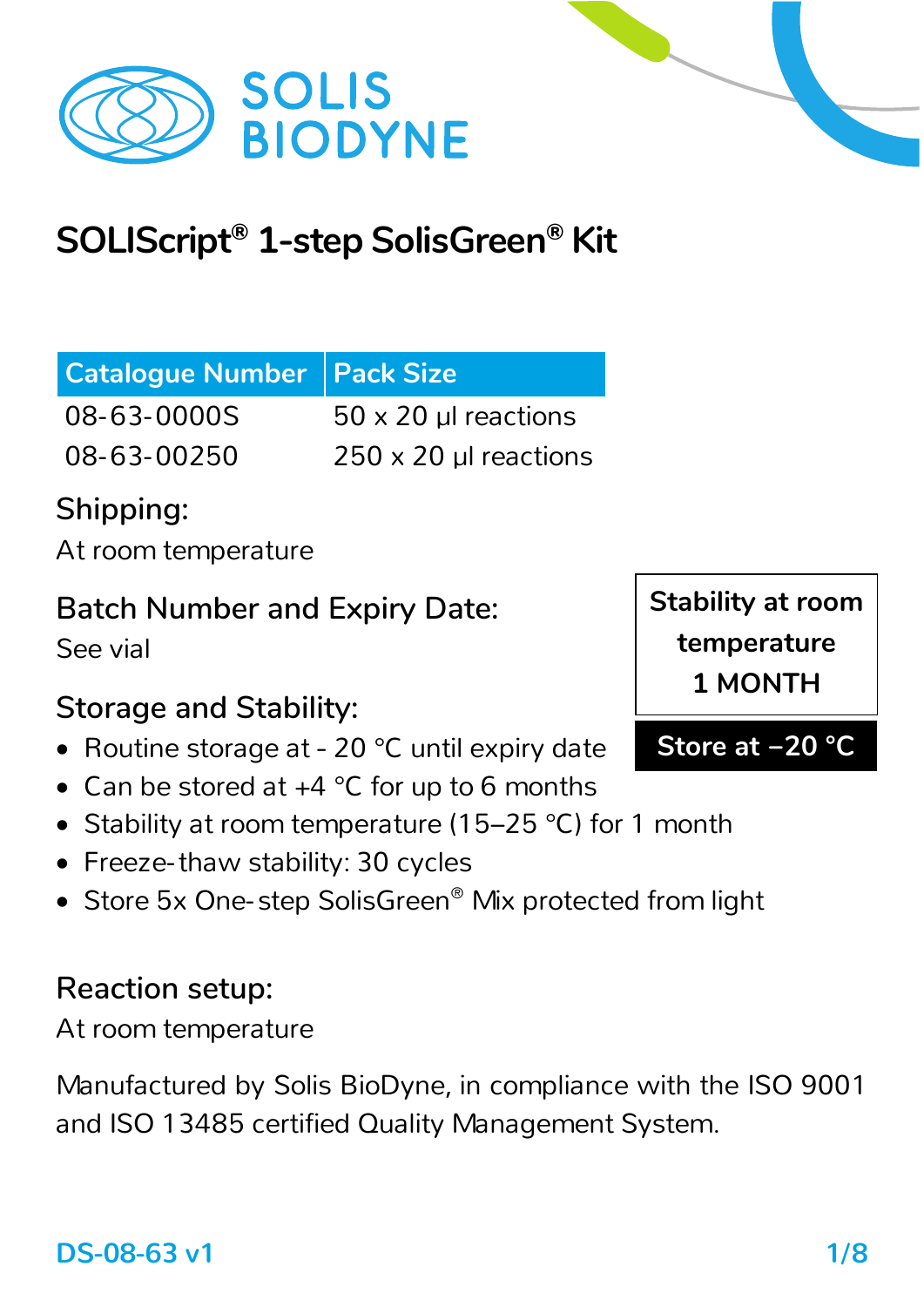### **Product description:**

- SOLIScript<sup>®</sup> 1-step SolisGreen<sup>®</sup> Kit is optimized for highly sensitive and accurate quantification of RNA targets by real-time one- step RT-PCR (RT-qPCR) using dsDNA-intercalating dye detection via the SYBR®/FAM fluorescence channel.
- Compatible with ROX-independent and ROX-dependent qPCR cyclers (excluding high-ROX platforms).
- The Kit comes in 3 tubes (including water) and contains all the components necessary (except RNA template and primers) to perform cDNA synthesis and qPCR in a single tube.
- 40x One- step SOLIScript® Mix comprises *in silico*-engineered SOLIScript<sup>®</sup> Reverse Transcriptase and RiboGrip<sup>™</sup> RNase Inhibitor. SOLIScript® is a thermostable reverse transcriptase active at temperatures up to 60 °C, beneficial when using templates with high levels of secondary structure. RiboGrip™ inactivates RNase A to protect RNA sample from degradation and increase cDNA yield in reactions with low RNA amounts.
- 5x One- step SolisGreen® Mix contains HOT FIREPol® DNA Polymerase, SolisGreen® dsDNA-intercalating dye and a ROXbased passive reference dye in a unique reaction buffer maximizing the performance of both reverse transcriptase and DNA polymerase in a single assay, and minimizing the formation of primer-dimers and other non- specific PCR amplifications.
- The Kit can be used for gene expression analysis and low- copy gene detection, gene knockdown validation, miRNA profiling and quantification, characterization of GMOs, RNA viral pathogen detection and quantification.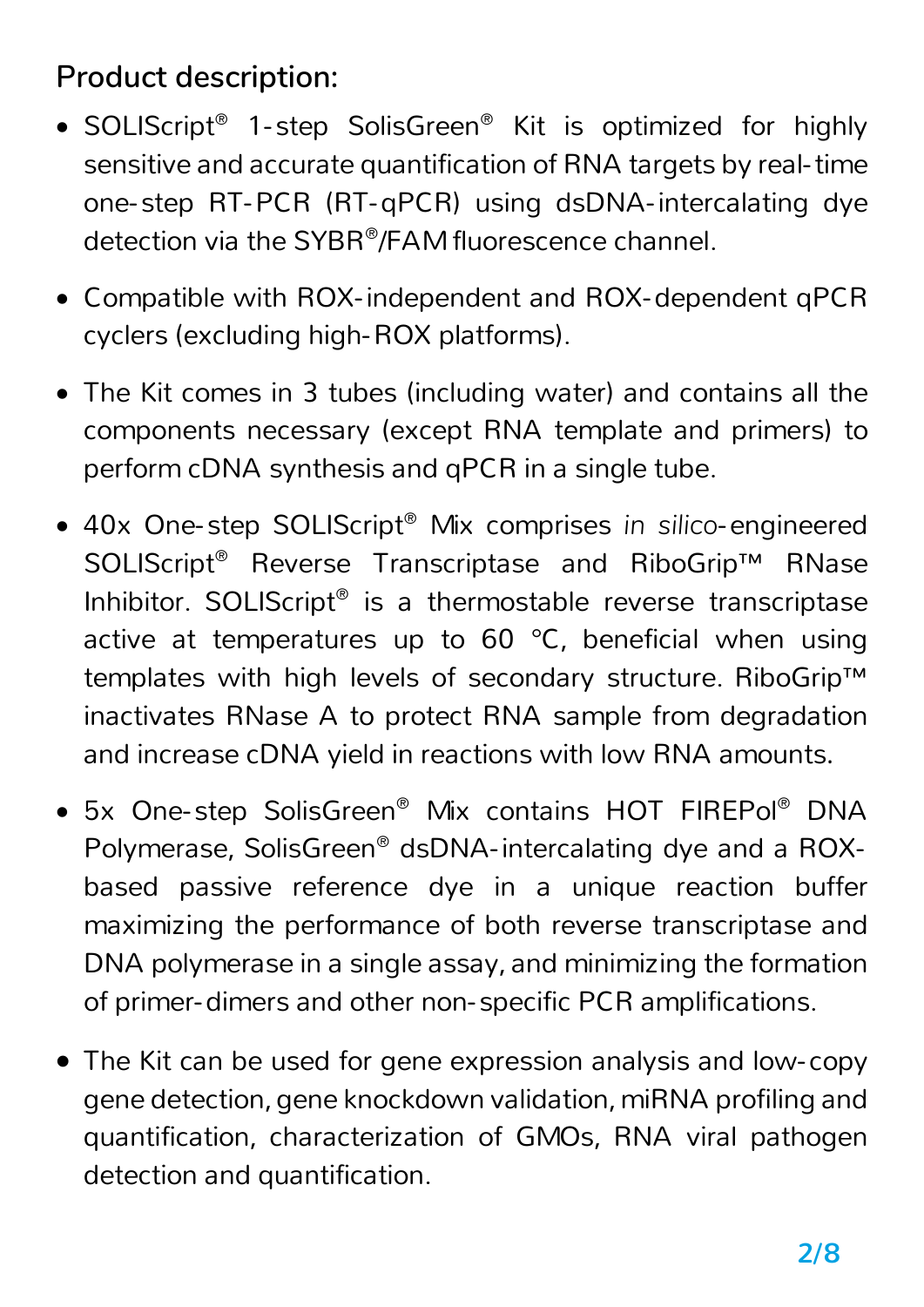#### **Content:**

|                                                   | <b>Catalogue Number</b> |                                |  |
|---------------------------------------------------|-------------------------|--------------------------------|--|
|                                                   | 08-63-0000S 08-63-00250 |                                |  |
| Component                                         |                         | 50 x 20 µl rxn 250 x 20 µl rxn |  |
| 40x One-step<br><b>SOLIScript<sup>®</sup> Mix</b> | $25$ $\mu$              | $125$ µl                       |  |
| 5x One-step<br>SolisGreen <sup>®</sup> Mix        | $200$ µl                | $1000$ µl                      |  |
| <b>Nuclease-free water</b>                        | $1.25$ ml               | $5.0$ ml                       |  |

#### Composition of mixes:

| <b>Kit component</b>                              | <b>Description</b>                                                                                                                                                                                                                   |  |
|---------------------------------------------------|--------------------------------------------------------------------------------------------------------------------------------------------------------------------------------------------------------------------------------------|--|
| 40x One-step<br><b>SOLIScript<sup>®</sup> Mix</b> | SOLIScript <sup>®</sup> Reverse Transcriptase,<br>RiboGrip™ RNase Inhibitor                                                                                                                                                          |  |
| 5x One-step<br>SolisGreen <sup>®</sup> Mix        | HOT FIREPol <sup>®</sup> DNA polymerase,<br>dNTPs (dATP, dCTP, dGTP, dTTP),<br>12.5 mM MgCl <sub>2</sub> (1x RT-qPCR solution -<br>2.5 mM MgCl2), SolisGreen® dsDNA-<br>intercalating dye, passive reference dye<br>based on ROX dye |  |

#### **Compatible real-time instruments:**

The Kit is compatible with ROX-independent and ROX-dependent qPCR platforms (excluding high-ROX machines, such as Applied Biosystems™ 5700, 7000, 7700, 7900HT, StepOne™, StepOnePlus™).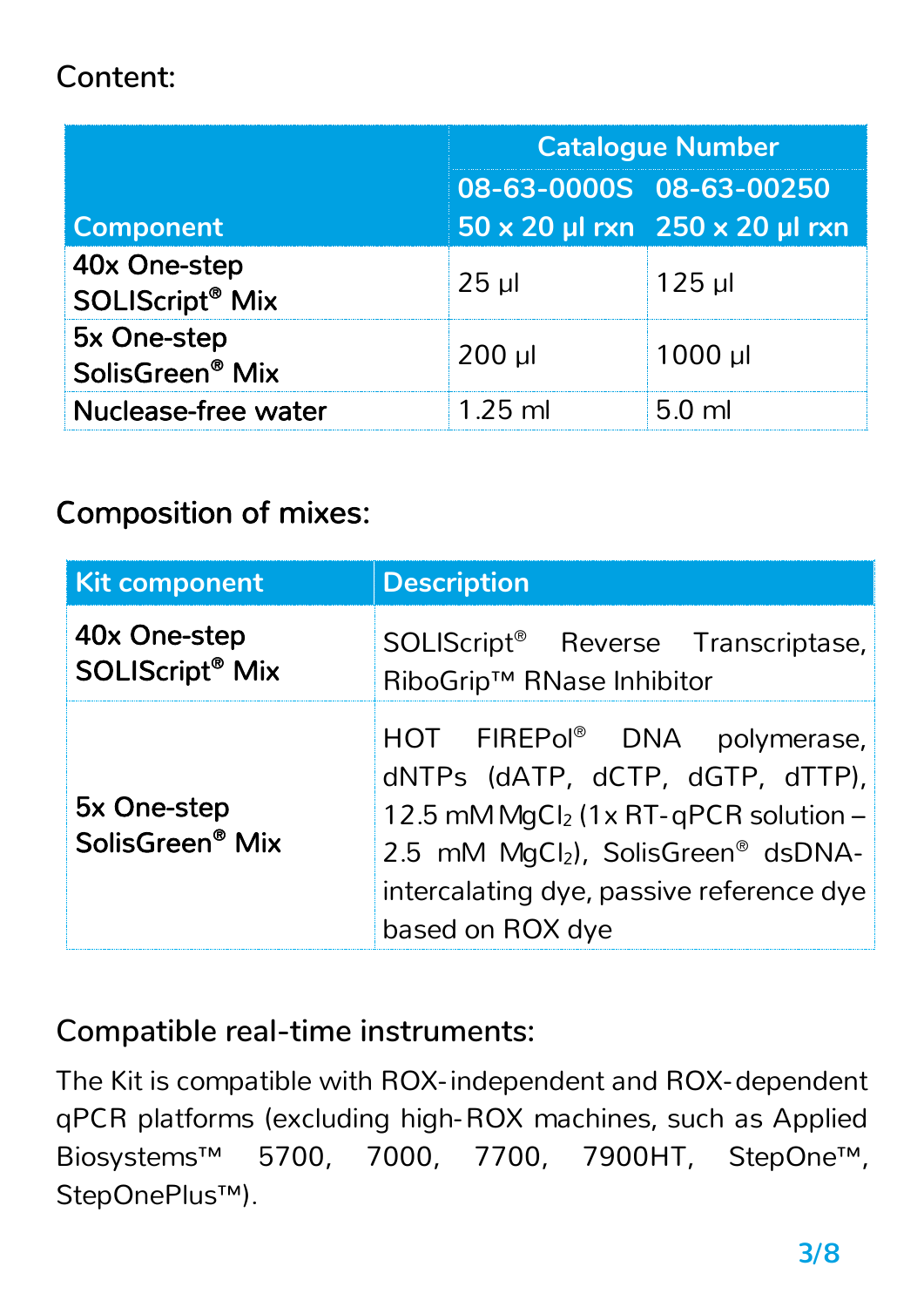#### **Step-by-step guidelines:**

- **1.** Thaw the reagents at room temperature. Mix each reagent by gentle vortexing or pipetting up and down, then centrifuge briefly. Note: Protect 5x One- step SolisGreen® Mix from light during thawing and reaction set-up.
- **2.** Prepare a reaction mix at room temperature. Add all required components except the template RNA. Include a no-template control (NTC) and no-RT control (NRT). In NTC replace RNA sample, and in NRT replace 40x One-step SOLIScript<sup>®</sup> Mix with corresponding amounts of nuclease-free water. Note: Include at least one NRT for every RNA sample used in the assay.

| <b>Component</b>                         | Volume <sup>1</sup> | <b>Final conc.</b>              |
|------------------------------------------|---------------------|---------------------------------|
| 40x One-step SOLIScript <sup>®</sup> Mix | $0.5$ µl            | 1x                              |
| 5x One-step SolisGreen® Mix              | $4 \mu$             | 1x                              |
| Forward Primer $(10 \mu M)^2$            | $0.8$ µl            | 400 nM                          |
| Reverse Primer (10 $\mu$ M) <sup>2</sup> | $0.8$ µl            | 400 nM                          |
| Template RNA <sup>2</sup>                | Variable            | $1$ pg-1 $\mu$ g<br>(total RNA) |
| Nuclease-free water                      | up to $20$ $\mu$    |                                 |
| <b>Total reaction volume</b>             | $20$ $\mu$          |                                 |

 $1$  Final reaction volume can be scaled from 10 to 50  $\mu$ l depending on the qPCR platform and reaction plate (e.g. 96-well or 384-well plates). For multiple reactions, preparation of a master mix of common components is crucial to reduce pipetting errors. Scale all components proportionally according to sample number and reaction volumes. Make sure you use enough of each reagent for your reactions, plus 10% extra volume to accommodate pipetting errors.

<sup>2</sup> See page 6-7 for Recommendations on primer design, template preparation and additional guidelines.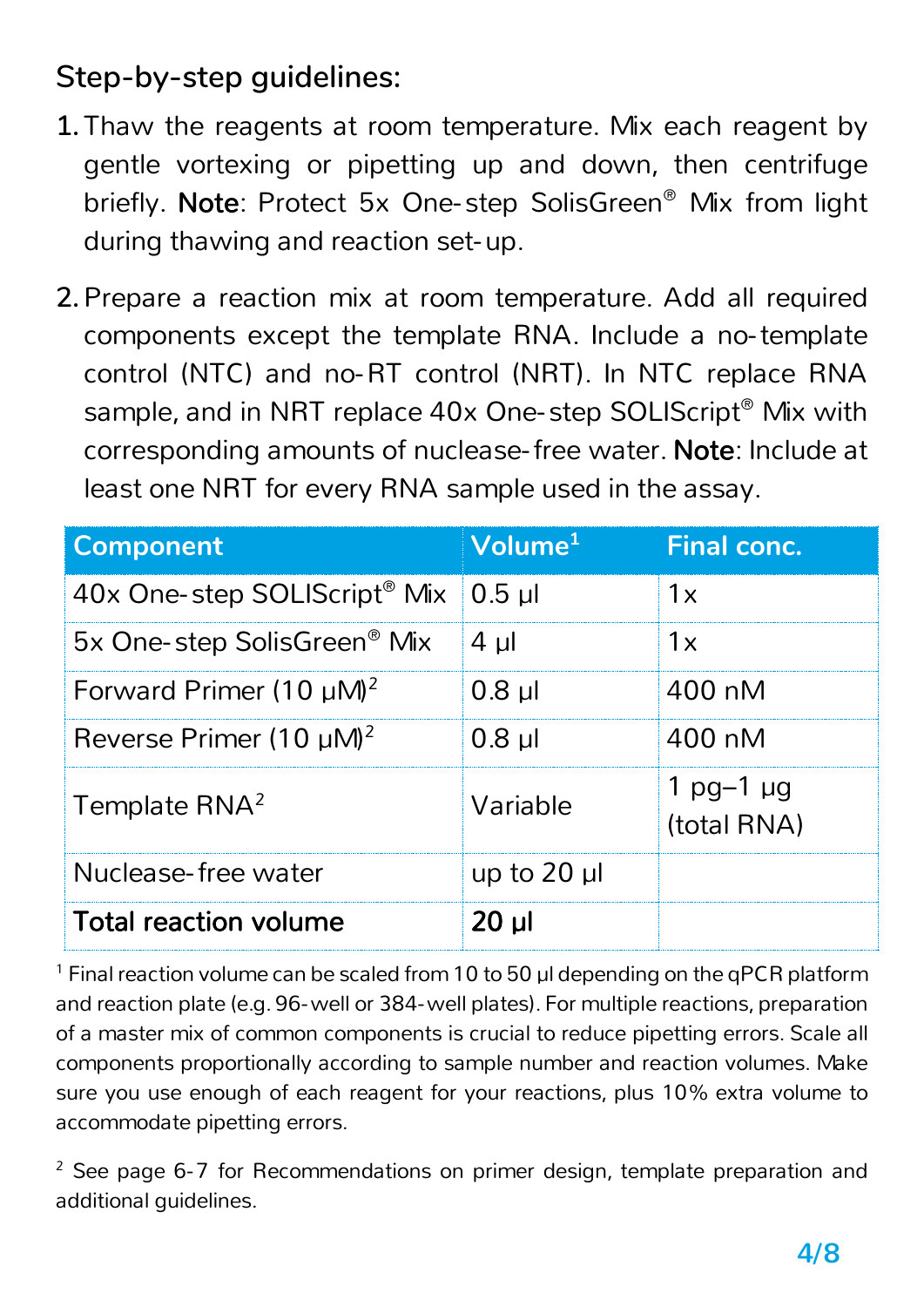- **3.**Mix the reaction mix thoroughly, then centrifuge briefly and dispense appropriate volumes into PCR wells.
- **4.**Add template RNA to the PCR wells. Seal the wells using the procedure recommended for the cycling instrument being used, and centrifuge the reactions briefly.
- **5.**Run your RT-qPCR assay as shown in table below. Optimal cycling conditions may vary depending on primers. In most cases, a 2- step protocol is recommended. A 3-step protocol may improve assay performance with some primer sets and amplicons longer than 150 bp.

|                                       |                  | 2-step protocol                   | 3-step protocol |
|---------------------------------------|------------------|-----------------------------------|-----------------|
| Reverse<br>transcription <sup>1</sup> |                  | 50 °C, 15 min                     | 50 °C, 15 min   |
| Enzyme activation <sup>2</sup>        |                  | 95 °C, 10 min                     | 95 °C, 10 min   |
| 40<br>cycles                          | Denaturation     | 95 °C, 15 sec                     | 95 °C, 10 sec   |
|                                       | Annealing        | $60 °C$ , 1 min                   | 60 °C, 20 sec   |
|                                       | <b>Extension</b> |                                   | 72 °C, 20 sec   |
| Melt curve analysis                   |                  | follow instrument recommendations |                 |

<sup>1</sup> RT step at 50 °C is optimal for SOLIScript<sup>®</sup> Reverse Transcriptase, however the reaction can be performed at temperatures 45–60 °C. For difficult templates with high secondary structure, the temperature may be increased to 60 °C.

<sup>2</sup> IMPORTANT: Enzyme activation step at 95 °C for 10 min is crucial for full activation of DNA polymerase and inactivation of reverse transcriptase.

6. Collect and analyze the data according to the instrument- specific instructions. Verify the amplification curve and melting curve, set up a standard curve if absolute quantification is desired.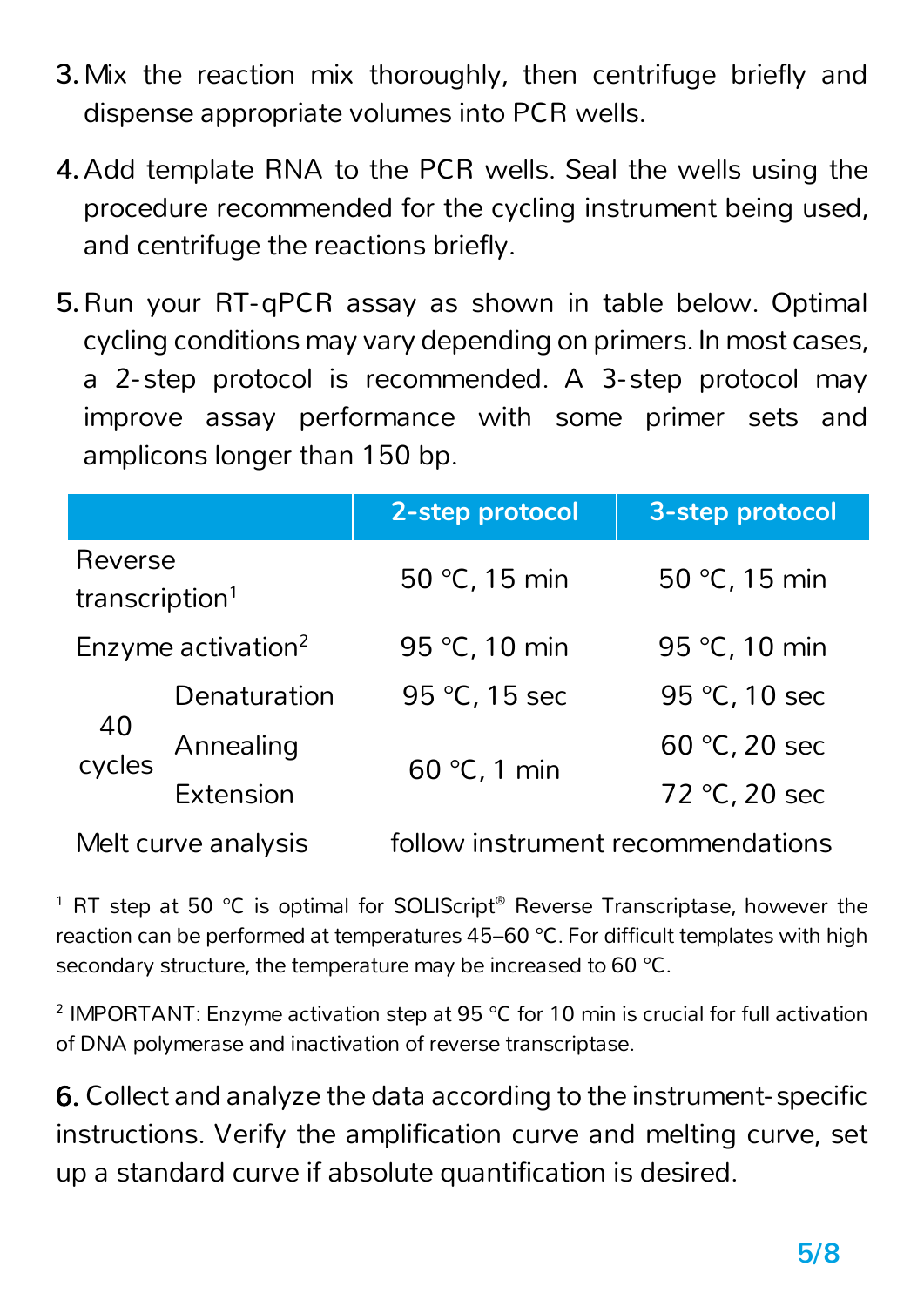## **Recommendations for a successful one-step RT-qPCR experiment**

**Template:**

- 1. Ratios of the absorbance at 230, 260, and 280 nm are used to assess the purity of nucleic acid samples. "Good RNA" has 260/280 and 260/230 ratios equal or higher than 1.8 and 2.0, respectively. The presence of contaminants such as phenol, carbohydrates or EDTA may compromise the results of the experiment.
- 2. Starting material can range from 1 pg to 1 g of purified total RNA per 20 µl reaction. To determine the optimal template quantity, perform your reactions on a serially diluted template (e.g. 10-fold dilution series). Select the quantity that results in the earliest Ct without inhibiting the amplification.
- 3. Treat your purified RNA with RNase-free DNase I to remove contaminating gDNA which can act as a template during reaction. Include a no-template (NTC) and no-RT (NRT) control. The NTC will enable detection of contamination of reaction components. The NRT will enable detection of contaminating gDNA. If combining assays with different primer pairs on a single plate, include at least one NRT for each primer pair for every RNA sample used in the assay.

**Primers:**

1. Use dedicated software, such as open source Primer3 and NCBI Primer-BLAST to design target- specific primers. In order to prevent amplification from genomic DNA, design primers spanning exon-exon junctions of the target mRNA, or primers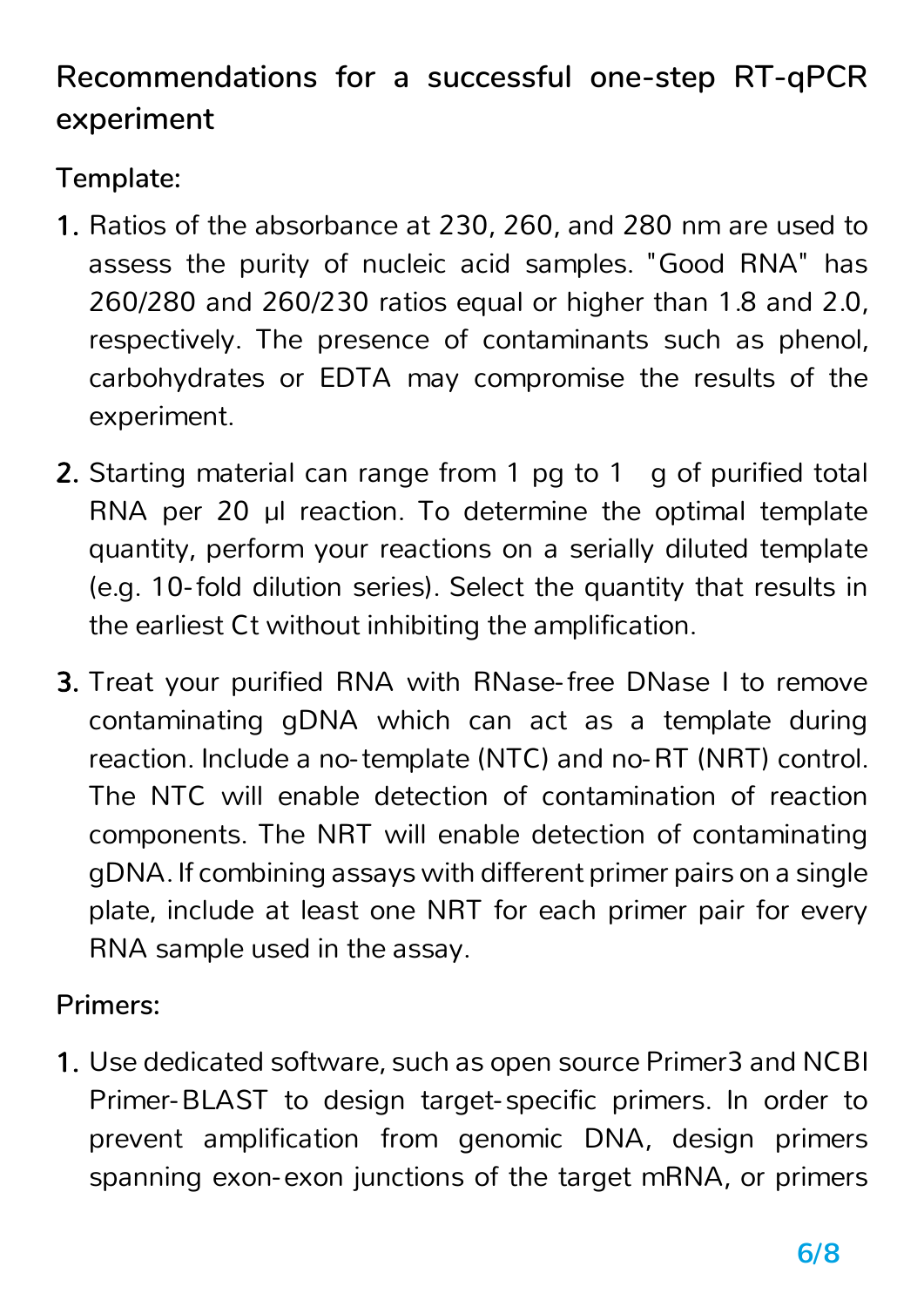that hybridize with sequences in consecutive exons flanking a long (e.g. 1 kb) intron.

- 2. Suitable primers are typically 18–24 bp long, with GC- content 35–65 %, and target a 50–150 bp amplicon. Runs of more than four consecutive G or C bases should be avoided. Targets longer than 150 bp may require a 3- step cycling protocol (page 5). The optimal melting temperature  $(T_m)$  of the primers is 58–60 °C. Primers with  $T_m$  outside of this range may require optimization of cycling conditions. Analyze your PCR primers for selfcomplementarity. Avoid 3'- self complementarity, because it increases the possibility of primer-dimers formation.
- 3. A final primer concentration of 400 nM (of each) is suitable for most PCR conditions. If your primers do not amplify efficiently, determine an optimal primer concentration using primer titration (100–600 nM). In some cases, higher concentration of the reverse primer alone may improve RT-qPCR efficiency without compromising amplification specificity. Always include a postamplification melt curve analysis to verify the specificity of amplification and to check for the presence of non- specific amplification products.